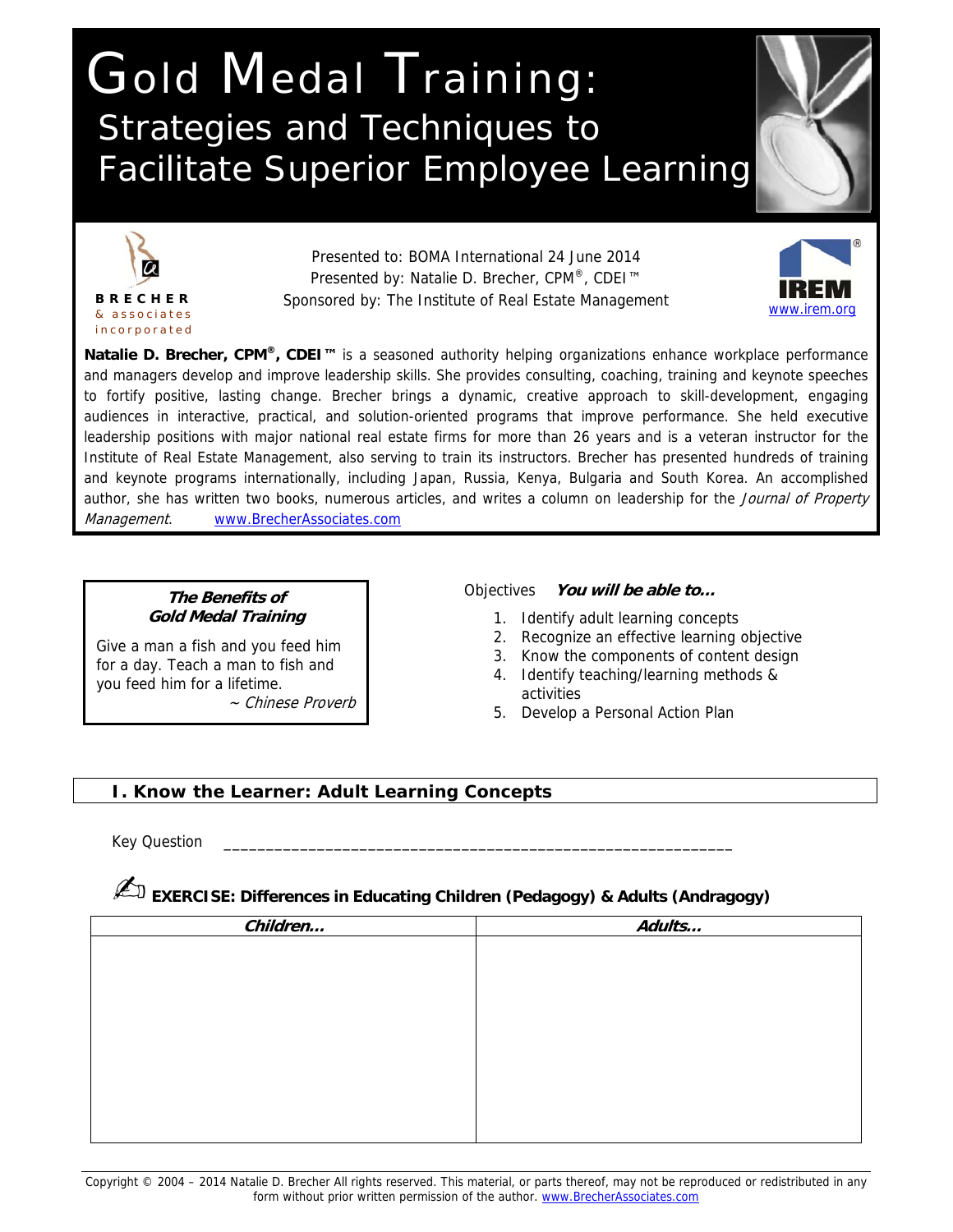

## ✍ **EXERCISE: Methods of Learning and Retention**

Below are six methods of learning in alphabetical order. Using the percentages shown on the overhead, mark the percentage retention you think is applicable for each method of learning in the "Guesstimate" column.

| <b>Method of Learning</b> | Guesstimate | <b>Research Results</b> |
|---------------------------|-------------|-------------------------|
| Demonstration             | %           | %                       |
| <b>Discussion</b>         | %           | %                       |
| Experience/Use            | %           | %                       |
| Lecture                   | %           | %                       |
| Practice by Doing         | %           | %                       |
| Reading                   | %           | %                       |

#### **II. Plan to Win: Learning Objectives**

#### Key Question

def. A description of performance—knowledge, skill, attitude—you want your learners to be able to exhibit. It is the intended outcome of the instruction. Objectives should be specific and measurable descriptions of performance.

The learner will be able to \_\_\_\_\_\_\_\_\_\_\_\_\_\_\_\_\_\_\_\_\_\_\_\_\_\_\_\_\_\_\_

### ✍**EXERCISE: Assess Objectives of Training**

Are these objectives specific and measurable descriptions of performance?

| Yes    | No     | The learner will be able to                                                              |
|--------|--------|------------------------------------------------------------------------------------------|
| $\Box$ | $\Box$ | process a new tenant into the system                                                     |
|        | $\Box$ | schedule the timing of preventive maintenance actions, using Outlook, to meet the annual |
|        |        | plan                                                                                     |
|        | П      | understand how to work with brokers to show space for the purpose of securing profitable |
|        |        | leases                                                                                   |
|        | П      | document the physical condition of common areas using an inspection report form and      |
|        |        | camera                                                                                   |

#### **III. Get Fit: Plan the Content**

Key Question \_\_\_\_\_\_\_\_\_\_\_\_\_\_\_\_\_\_\_\_\_\_\_\_\_\_\_\_\_\_\_\_\_\_\_\_\_\_\_\_\_\_\_\_\_\_\_\_\_\_\_\_\_\_\_\_\_\_\_\_\_\_\_\_

| List Content in Outline Form | Sample 1           | Sample 2 |  |
|------------------------------|--------------------|----------|--|
|                              | I. Topic           | I. Duty  |  |
|                              | A. Concept         | A. Task  |  |
|                              | 1. Statistics      | 1. Step  |  |
|                              | 2. How to apply    | 2. Step  |  |
|                              | B. Concept         | B. Task  |  |
|                              | 1. History         | 1. Form  |  |
|                              | 2. How to apply    | 2. Step  |  |
|                              | 3. How to monitor  | 3. Step  |  |
|                              | 4. How to evaluate |          |  |
|                              |                    |          |  |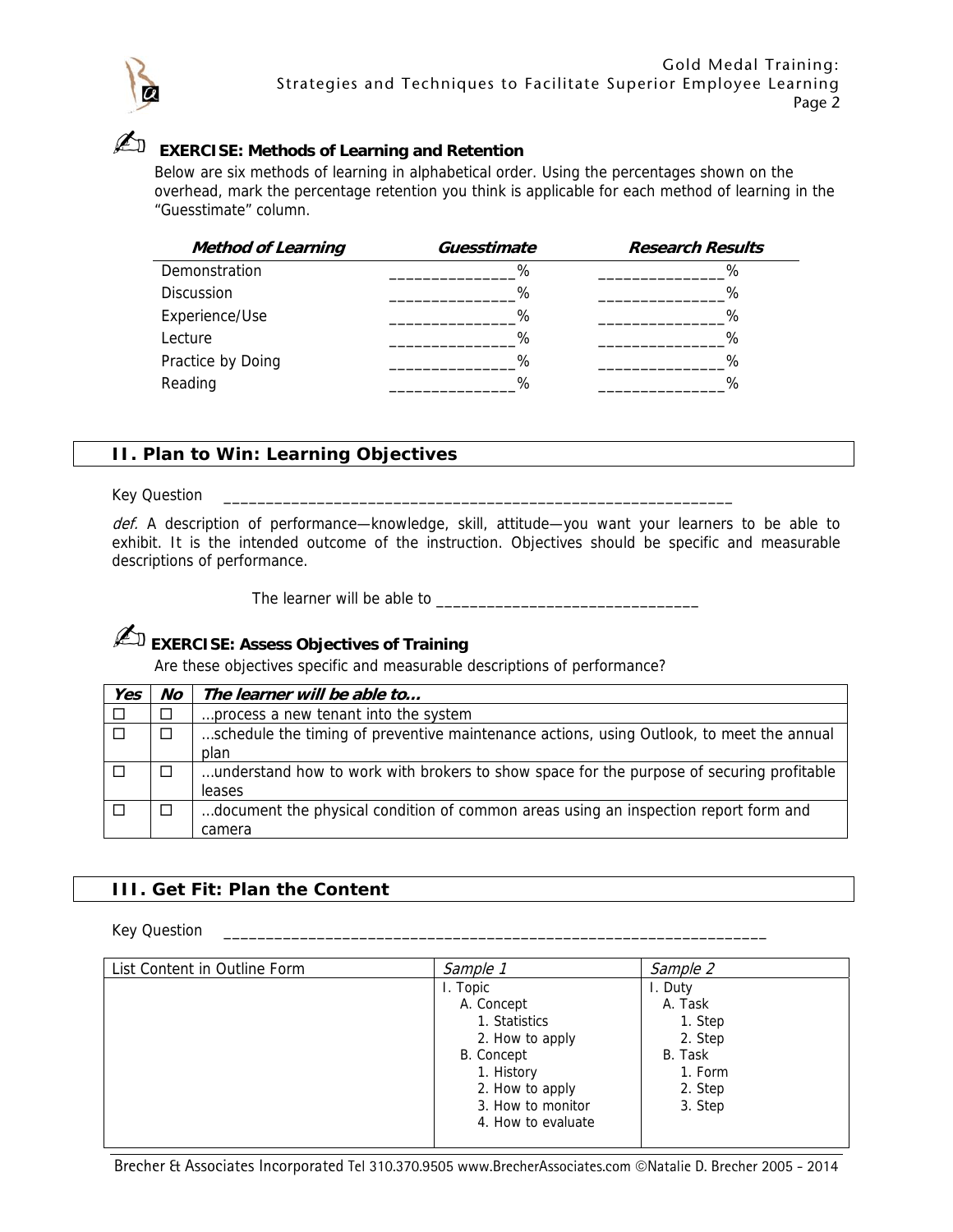

| Build<br>Sequentially        | 1. Chronological<br>2. Step-by-step<br>3. Prerequisite K/S/A prior to new<br>4. Known to unknown<br>5. Simple to complex |                                                      |  |  |
|------------------------------|--------------------------------------------------------------------------------------------------------------------------|------------------------------------------------------|--|--|
| Add<br>Supporting<br>Content | History<br>Principles<br><b>Theories</b><br>Policy                                                                       | Forms<br>Resources<br><b>Statistics</b><br>Checklist |  |  |

TOOL: Resource Materials

- Your organization's Policy and Procedure Manual
- **Job descriptions with tasks broken down**
- Books on the topic
- "Bookshelf" training programs (package programs you buy from companies)
- **Manufacturer's operating manuals and** plans (for equipment)
- **Employees who are doing the work**
- **Employee Handbook**
- Vendors who can teach specific content
- **Professional trainers**
- Professional associations such as BOMI International and IREM®

#### **IV. Add Muscle: Identify Instructional Methods & Learner Activities**

Key Question

#### **TOOL: 16 Instructional Methods & Learner Activities** (Page 5)

I hear and I forget. I see and I remember. I do and I understand. I think and I know.

#### **Lesson Plan Format — Sample**

|                                                                                                             | <b>Training Topic:</b> | Train-the-trainer                         |      |                                              |               |
|-------------------------------------------------------------------------------------------------------------|------------------------|-------------------------------------------|------|----------------------------------------------|---------------|
|                                                                                                             |                        | Objective(s): The learner will be able to |      |                                              |               |
|                                                                                                             |                        |                                           |      | 1. Identify adult learning concepts          |               |
|                                                                                                             |                        |                                           |      | 2. (List of objectives would continue here.) |               |
| <b>Lesson Plan</b>                                                                                          |                        |                                           |      |                                              |               |
| Min-                                                                                                        | Object-                | <i>Instructor's</i>                       | Text | <i>Learners'</i>                             | Instructional |
| utes                                                                                                        | ive No.                | Content/Activities                        | Page | Activities/Involvement                       | Devices*      |
| 5                                                                                                           |                        | - Opener                                  |      |                                              | PPT $#1, 2$   |
|                                                                                                             |                        | - Objectives of training session          |      |                                              |               |
| 10                                                                                                          |                        | <b>Adult Learning Concepts</b>            |      | - Groups of 3 - 4 people to list             | PPT $#3, 4$   |
|                                                                                                             |                        | Pedagogy vs. Andragogy                    |      | characteristics of each                      |               |
|                                                                                                             |                        | - Debrief: Build list of                  |      | - Respond with results                       | - Flipchart,  |
|                                                                                                             |                        | differences (& add to)                    |      |                                              | markers       |
| Continue Lesson Plan through all objectives with the instructional content, methods and learner activities. |                        |                                           |      |                                              |               |

\* Instructional devices include audio/visual components, handouts, materials, equipment, props, etc.

**X** TOOL: Trainer Attributes (Page 6)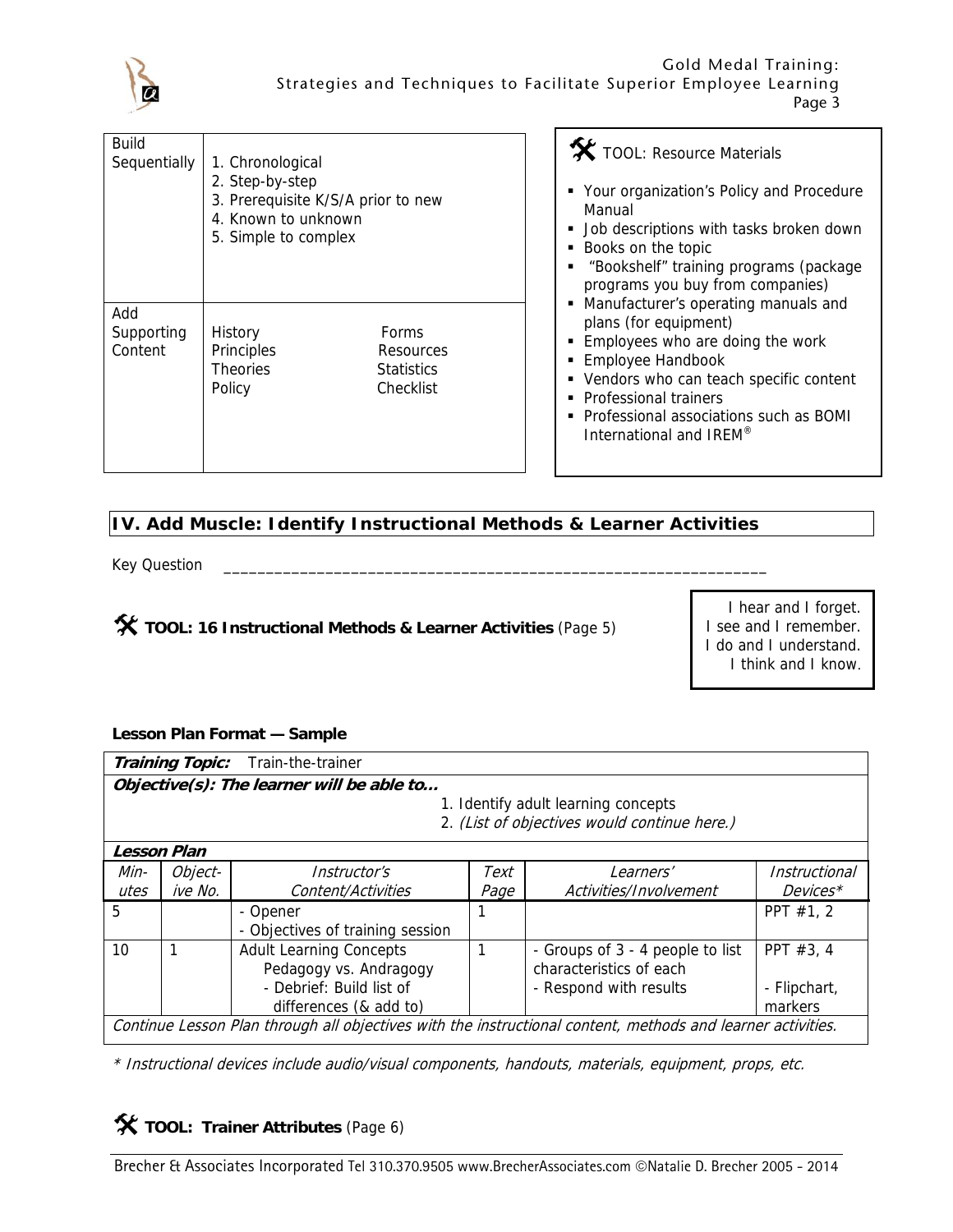

#### **V. Take Action: Ensure Your Own Learning Transfer**

### ✍**EXERCISE: 2 + 2 = Score !! Action Plan™**

- 1. Rate your level of skill for each training concept you've learned today.
- 2. Pick the top 2 skill areas you would like to improve.
- 3. List 2 action steps you will take to improve: One for each of your top two areas.
- 4. Note the date you will have these steps completed.

| <b>Training</b>                                                                   | <b>Level of Skill</b> |               |                 |  |  |
|-----------------------------------------------------------------------------------|-----------------------|---------------|-----------------|--|--|
| Concept                                                                           | <b>Expert</b>         | Intermed-iate | <b>Beginner</b> |  |  |
| 1. Andragogy Theories                                                             |                       |               |                 |  |  |
| 2. Learning Objectives                                                            |                       |               |                 |  |  |
| 3. Content Outline and Organization                                               |                       |               |                 |  |  |
| 4. Development and Application of Instructional Methods and<br>Learner Activities |                       |               |                 |  |  |

| <b>Action Step</b> | <b>Due Date</b> |
|--------------------|-----------------|
|                    |                 |
|                    |                 |
| z.                 |                 |
|                    |                 |

#### **RESEARCH CHALLENGE: Explore Evaluation Methods**

Google "Kirkpatrick's Four Levels of Evaluation Model" to learn more!

#### **Your Feedback is Requested**

**EXERCISE: Participant Survey** (Last page)

#### **Educational Resources**

#### **Books**

- The Art of Teaching Adults: How to Become an Exceptional Instructor and Facilitator, Peter Renner
- The Instructional Design Process, J.E. Kemp
- The (Quick) Instructional Planner, Peter Renner
- Anything written by Robert Mager—the guru of adult education

#### **Professional Associations**

- **American Society for Training and Development: www.astd.org**
- **BOMI International www.bomi.org**
- Institute of Real Estate Management www.irem.org

"If I had eight hours to fell a tree, I'd spend four hours sharpening my ax." ~ Abraham Lincoln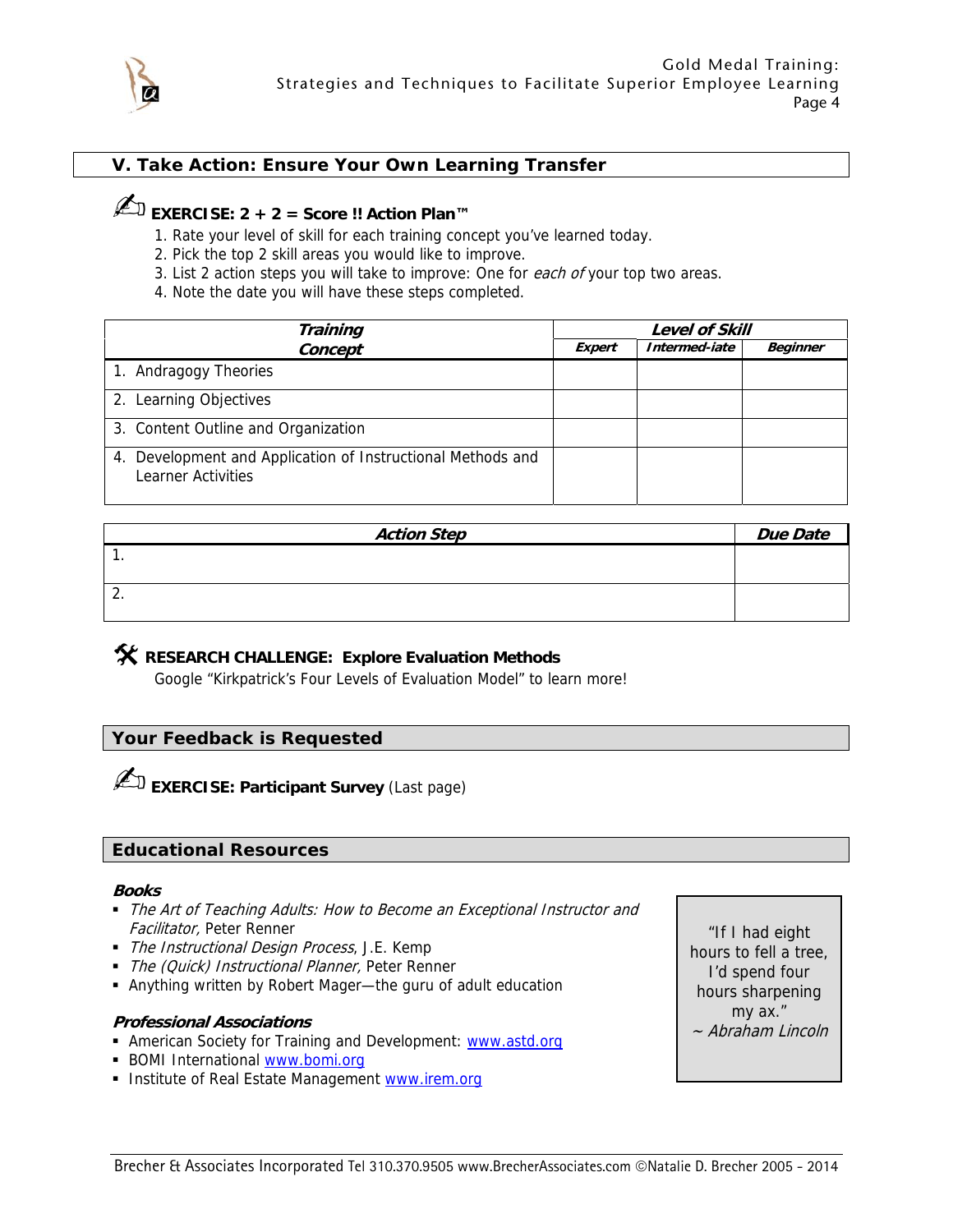

#### **16 Instructional Methods and Learner Activities**

Here are some of the various training techniques to incorporate into your training to add stimulus variation and support learning. You will note that some of the "Xs" indicate the technique can apply to either one or all of the variables under the heading, depending on how it is structured. For example, a debate's content could be determined by the trainer or the learner…depending on how you, as the facilitator, construct the technique.

|             | <b>Technique</b>                                                                                                                             | Content<br>Determined by |         | Learners' Role |                    |        | <b>Learning Style</b> |             |
|-------------|----------------------------------------------------------------------------------------------------------------------------------------------|--------------------------|---------|----------------|--------------------|--------|-----------------------|-------------|
|             |                                                                                                                                              | Trainer                  | Learner | Passive        | Active             | Visual | Auditory              | Kinesthetic |
| $1_{\cdot}$ | Case studies: Learners read,<br>analyze, and discuss real<br>situations or scenarios                                                         | X                        |         |                | X                  |        | X                     | X           |
|             | 2. Debate                                                                                                                                    | $\mathsf{X}$             | X       |                | X                  |        | X                     |             |
|             | 3. Demonstration: A person<br>shows how to do the work                                                                                       | X                        |         | Χ              |                    | χ      | X                     |             |
| 4.          | <b>Discussions</b>                                                                                                                           | X                        | X       |                | X                  |        | X                     |             |
|             | 5. Field Trips: Learners leave<br>classroom and visit areas for<br>analysis or work                                                          | $\sf X$                  |         |                | Χ                  |        |                       | Χ           |
|             | 6. Fishbowl: Some learners<br>discuss the concept taught<br>and others listen, and then<br>the roles are reversed.<br>Follow with a debrief. | X                        | X       | X              | X                  |        | X                     |             |
| 7.          | Games                                                                                                                                        | X                        |         |                | Χ                  | X      | X                     | X           |
|             | 8. List Building                                                                                                                             | $\overline{\mathsf{X}}$  |         |                | X                  |        | X                     |             |
|             | 9. Note-taking: Provide an<br>outline of key topics and<br>allow learners to fill in blank<br>spaces with details.                           | $\sf X$                  | X       |                | X                  | Χ      | Χ                     | X           |
|             | 10. Presentation by Facilitator                                                                                                              | $\sf X$                  |         | Χ              |                    | Χ      | Χ                     |             |
|             | 11. Questionnaires                                                                                                                           | $\sf X$                  |         |                | X                  |        |                       | X           |
|             | 12. Questions: Closed, open,<br>probing, polls, recall,<br>comprehension, application,<br>analysis, evaluation                               | X                        |         |                | χ                  |        | X                     |             |
|             | 13. Reading                                                                                                                                  | $\mathsf{X}% _{0}$       |         | Χ              |                    | Χ      |                       |             |
|             | 14. Research                                                                                                                                 | Χ                        |         |                | Χ                  | Χ      |                       | χ           |
|             | 15. Role plays (Simulations):<br>Learners act out situations                                                                                 | X                        |         |                | Χ                  |        |                       | Χ           |
|             | 16. Video/Film                                                                                                                               | X                        |         | X              |                    | χ      | X                     |             |
|             | 17. Warm-up activities<br>(Icebreakers)                                                                                                      | $\mathsf{X}% _{0}$       |         |                | $\pmb{\mathsf{X}}$ | Χ      | Χ                     | χ           |

**Remember…some of these can be given as pre-training assignments.**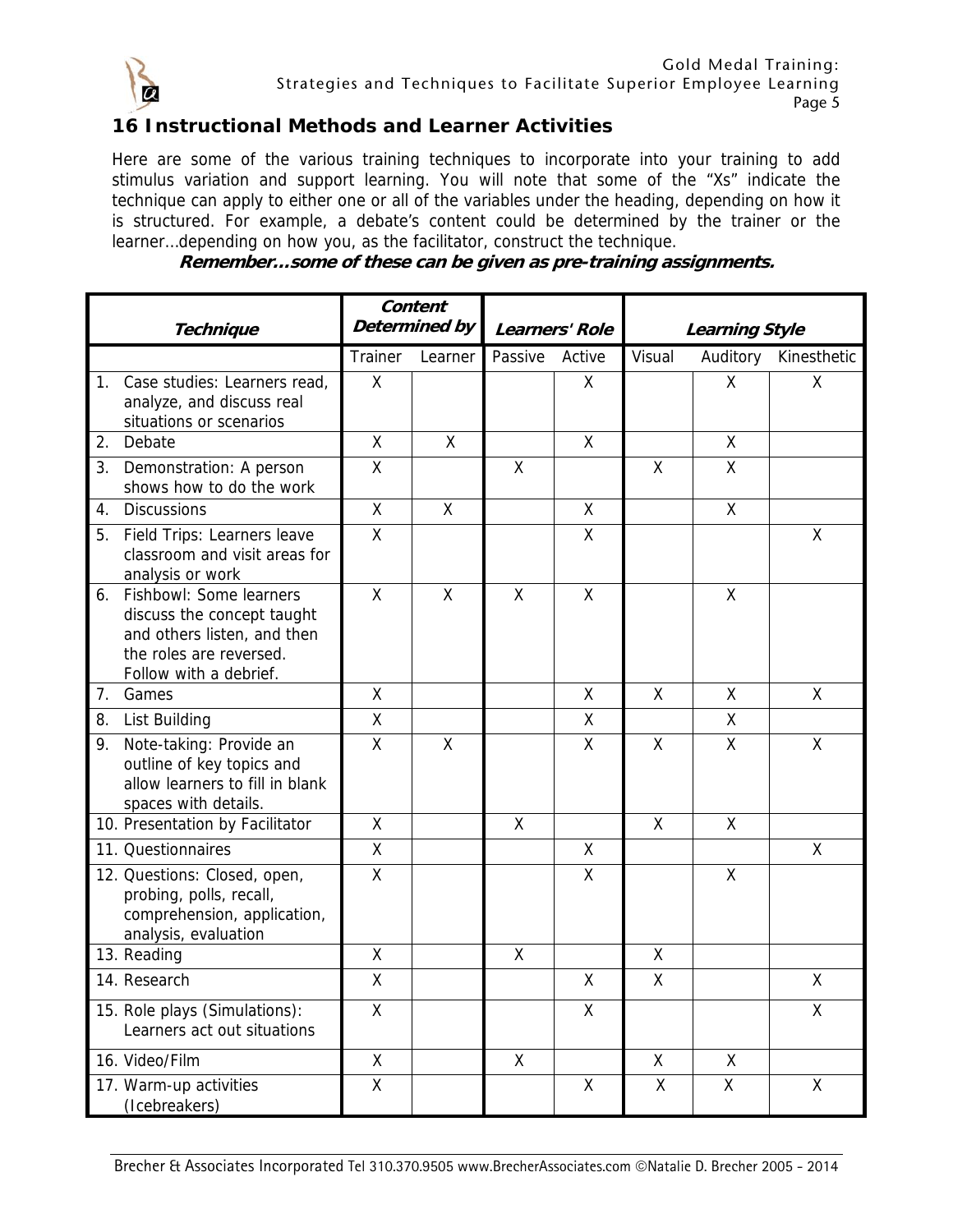

#### **Trainer Attributes**

#### **An exceptional trainer should have**…

- 1. An interest in training
- 2. An understanding of adult learning concepts and how to use them
- 3. The ability to use Instructional Systems Design (ISD) to write training
- 4. Communication skills to apply effective verbal, nonverbal, and written communication methods to achieve desired results
- 5. Listening skills
- 6. Patience
- 7. The ability to capture and hold learners' attention
- 8. The respect of the learners
- 9. Relevant examples of the concepts to share (does not have to be personal experience, but don't misrepresent as yours)
- 10. Enthusiasm for the topic and the ability to show it
- 11. Time management skills
- 12. Organizational skills
- 13. Demonstrable knowledge of the material
- 14. The ability to adapt his/her teaching style to the needs of group
- 15. The ability to respond to questions with respect
- 16. The ability to measure the success of training
- 17. Empathy for the learners
- 18. Flexibility
- 19. Platform skills, e.g., good pace, animation, and movement
- 20. Speaking skills, e.g., enunciation, resonance, and variety
- 21. Humility!
- 22. A good sense of humor (for your benefit as well as the learners!)
- 23. Most of all…the students' learning as his or her purpose for training!

#### **It's about the learners, not the teacher.**

### **An exceptional trainer does not have to…**

- Be in the personnel department
- ❖ Be a manager (or superior to those who are being trained)
- $\div$  Be the person who wrote the training materials
- $\div$  Personally know how to do every task that is required of someone in the position being trained
- Be the most experienced